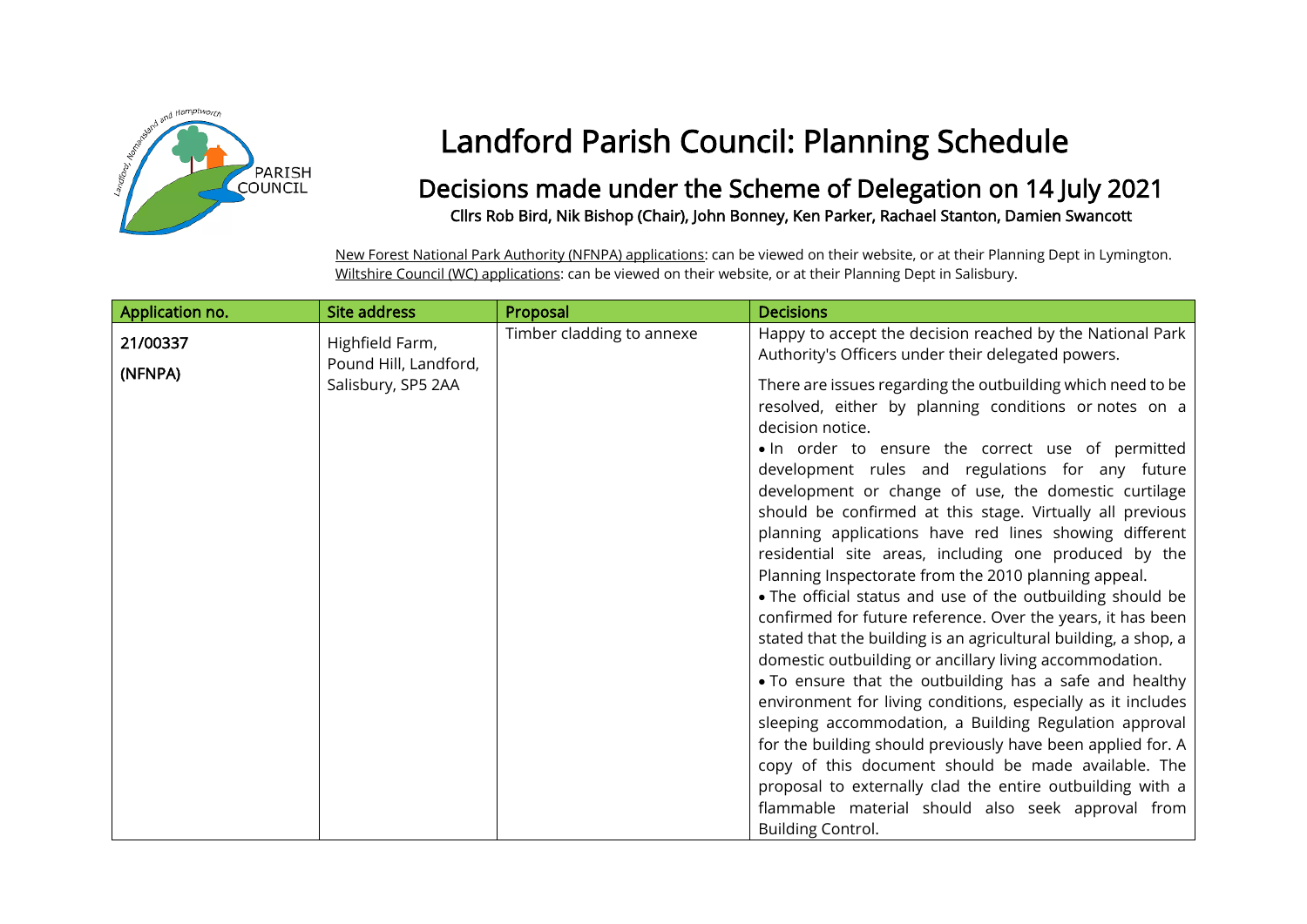| 21/00540<br>(NFNPA) | York Cottage, York<br>Drove, Nomansland,<br>Salisbury, SP5 2BT | 1no. two storey extension; 1no.<br>single storey extension;<br>alterations to doors and<br>windows; alterations and<br>extension to convert existing<br>garage to form ancillary<br>floorspace; carport with<br>attached log store; cladding;<br>alterations to access;<br>hardstanding; demolition of<br>3no. existing extensions to<br>dwelling | • Confirmation is needed as to whether the new pitched<br>roof on the outbuilding, as included within the 2015<br>planning permission, will go ahead or not.<br>PERMISSION, for the reasons listed below, but would accept<br>the decision reached by the National Park Authority's<br>Officers under their delegated powers.<br>There are no major issues regarding the proposals, but to<br>ensure their future compatibility with the area and<br>compliance with planning policies and other regulations,<br>the following planning conditions are suggested.<br>• The outbuildings (garage conversion and car port) should<br>be limited to purposes incidental to<br>the dwelling and exclude any habitable floorspace.<br>. To ensure compatibility with the existing traditional<br>property, samples of external materials,<br>including windows, should be submitted for approval<br>before work commences.<br>. No external lighting has been requested as part of the<br>planning application, so any proposals<br>of this type should be the subject of a separate application.<br>. With the maximum 30% increase in habitable floor area<br>being used within these proposals,<br>permitted development rights should be removed.<br>. Removal of hedgerows should only be carried out outside<br>of the bird nesting season and<br>appropriate surveys for other wildlife undertaken. Similarly,<br>appropriate inspections should be<br>carried before any demolition or re-roofing takes place.<br>. New planting of the hedgerows should be carried out<br>using suitable native species in<br>accordance with a previously submitted and approved<br>schedule. |
|---------------------|----------------------------------------------------------------|---------------------------------------------------------------------------------------------------------------------------------------------------------------------------------------------------------------------------------------------------------------------------------------------------------------------------------------------------|------------------------------------------------------------------------------------------------------------------------------------------------------------------------------------------------------------------------------------------------------------------------------------------------------------------------------------------------------------------------------------------------------------------------------------------------------------------------------------------------------------------------------------------------------------------------------------------------------------------------------------------------------------------------------------------------------------------------------------------------------------------------------------------------------------------------------------------------------------------------------------------------------------------------------------------------------------------------------------------------------------------------------------------------------------------------------------------------------------------------------------------------------------------------------------------------------------------------------------------------------------------------------------------------------------------------------------------------------------------------------------------------------------------------------------------------------------------------------------------------------------------------------------------------------------------------------------------------------------------------------------------------------------------------------------|
|                     |                                                                |                                                                                                                                                                                                                                                                                                                                                   | NB: Cllr Rachael Stanton declared an interest in this<br>application, did not take part in the discussion, and<br>abstained from voting; forfeiting her vote.                                                                                                                                                                                                                                                                                                                                                                                                                                                                                                                                                                                                                                                                                                                                                                                                                                                                                                                                                                                                                                                                                                                                                                                                                                                                                                                                                                                                                                                                                                                      |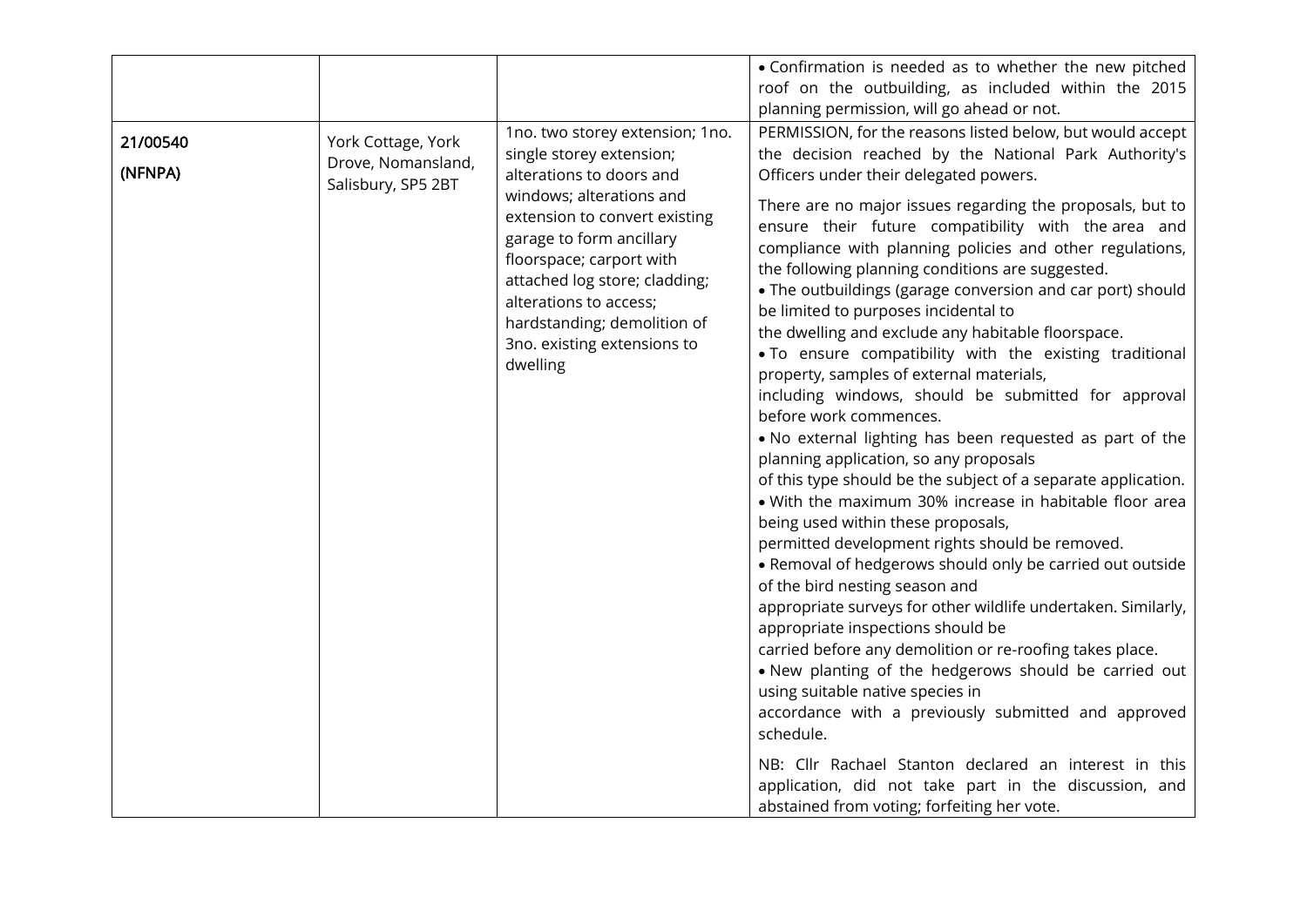| 21/00568<br>(NFNPA)                   | Little Orchard, School<br>Road, Nomansland,<br>Salisbury, SP5 2BY       | Replacement single storey rear<br>extension; porch; replacement<br>fenestration                                                                                                    | Happy to accept the decision reached by the National Park<br>Authority's Officers under their delegated powers.<br>The parish council's concerns are:<br>. the visual conflict of a New Forest style cottage with<br>contemporary style extensions albeit that the proposed<br>extensions are not wholly visible from the public domain.<br>. the replacement windows, particularly on the front<br>elevation, will lose the style and character of traditional<br>timber windows, unless specifically designed to replicate<br>the original appearance. |
|---------------------------------------|-------------------------------------------------------------------------|------------------------------------------------------------------------------------------------------------------------------------------------------------------------------------|----------------------------------------------------------------------------------------------------------------------------------------------------------------------------------------------------------------------------------------------------------------------------------------------------------------------------------------------------------------------------------------------------------------------------------------------------------------------------------------------------------------------------------------------------------|
| 21/00564<br>(NFNPA)                   | Landford Bog Nature<br>Reserve, Lyndhurst<br>Road, Landford             | Installation of a boardwalk                                                                                                                                                        | PERMISSION, for the reasons listed below, but would accept<br>the decision reached by the National Park Authority's<br>Officers under their delegated powers.<br>Subject to approval by the authority's ecology officer, the<br>parish council support this planning application's proposals.<br>NB: Cllr Ken Parker declared an interest in this application<br>only in so much as he is a volunteer at the nature reserve.                                                                                                                             |
| 21/00625<br>(NFNPA)                   | West View. Pound Hill,<br>Landford, SP5 2AA                             | Single storey extension;<br>demolition of conservatory                                                                                                                             | PERMISSION, for the reasons listed below, but would accept<br>the decision reached by the National Park Authority's<br>Officers under their delegated powers.<br>The proposed rear extension is a significant improvement<br>on the conservatory it replaces, with no resulting<br>detrimental issues for neighbours or the local area.                                                                                                                                                                                                                  |
| APP/Y3940/W/21/3272786<br>(Wiltshire) | Barn to South of<br>Stock Lane, Landford<br>Wood, Salisbury, SP5<br>2ER | Planning Appeal<br>Demolition of the existing<br>agricultural barn and the<br>erection of a detached<br>replacement dwelling, hard<br>and soft landscaping and<br>associated works | OBJECT decision submitted to Wiltshire Council's planning<br>dept in Nov 2020 continues to stand (for reasons set out<br>below)<br>. The site is within a Special Landscape Area in which market<br>housing is not normally permitted.<br>. The northern boundary of the site is also the boundary of<br>the New Forest National Park, and the property can only be<br>accessed from within the National Park. Therefore, the                                                                                                                            |